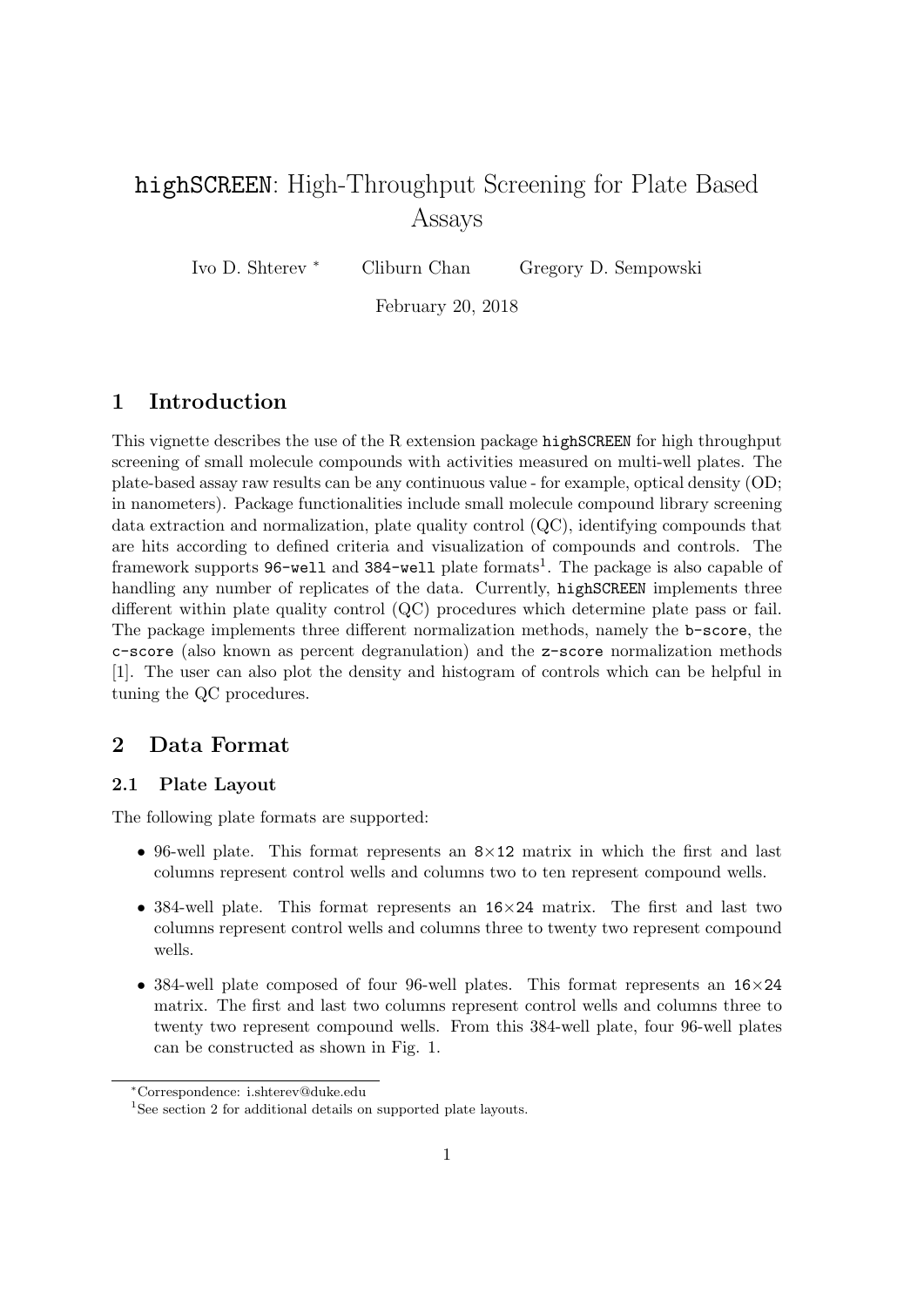

Figure 1: 384-well plate consisting of four 96-well plates.

### 2.2 Distribution of Controls

As mentioned in the previous subsection, it is assumed that the control wells are located either in the first and last plate columns (96-well plate), or in the first and last two plate columns (348-well plate) as shown in Fig. 1. The R package highSCREEN assumes that the plate contains positive and negative control wells. The package can also handle additional control types as specified by the user. The requirement is that in addition to the 384 well plate data the user also provides a control map. The map specifies the control type and its position in the control columns, and is used to identify the controls in the plate layout. There are two types of control maps, 96-well and 384-well plate control maps. The first column of the 384-well plate control map specifies the controls and their position in the first column of the 384-well plate. Similarly, the second, third and fourth control map columns correspond to the second, twenty third and twenty fourth 384-well plate columns, respectively. Similarly, the first and second columns of the 96-well plate control map specify the controls and their position in the first and second columns of the 96-well plate, respectively. In the example below, a 384-well plate contains five different types of controls, positive controls ("Control P"), negative controls ("Control N"), controls with low concentration ("Control low"), controls with medium concentration ("Control med"), and controls with high concentration ("Control high").

```
set.seed(1234)
library(highSCREEN)
## Loading required package: gplots
##
## Attaching package: 'gplots'
## The following object is masked from 'package:stats':
##
      1.owess
nc = 24nr = 16
# create a 384-well plate with compounds and controls
replicate = matrix(abs(rnorm(nr*nc)), nr, nc)
head(replicate)
## [,1] [,2] [,3] [,4] [,5] [,6]
## [1,] 1.2070657 0.5110095 0.7094400 0.5238281 0.007604756 0.1777900
## [2,] 0.2774292 0.9111954 0.5012581 0.4968500 1.777084448 0.1699941
## [3,] 1.0844412 0.8371717 1.6290935 1.8060313 1.138607737 1.3723019
## [4,] 2.3456977 2.4158352 1.1676193 0.5820759 1.367827179 0.1737872
## [5,] 0.4291247 0.1340882 2.1800396 1.1088896 1.329564791 0.8502323
## [6,] 0.5060559 0.4906859 1.3409932 1.0149620 0.336472797 0.6976087
```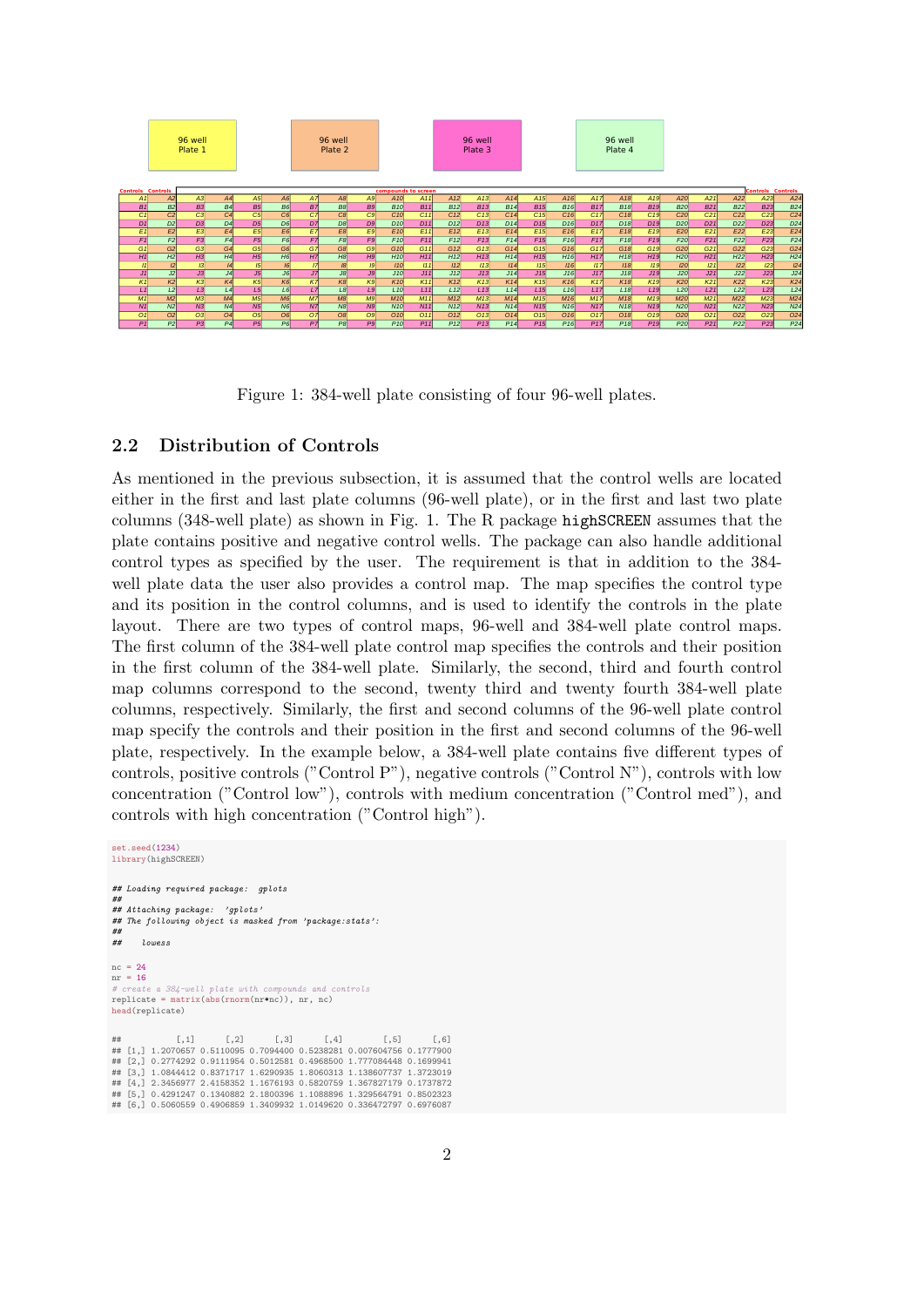```
## [,7] [,8] [,9] [,10] [,11] [,12]
## [1,] 1.1346080 1.10976723 0.6360998 0.5137628 0.8473501 1.12376279
## [2,] 0.8782036 0.84927420 0.2263015 0.3992718 0.2606394 3.04376589
## [3,] 0.9729168 0.02236253 1.0136903 1.6628564 0.4144197 0.23502131
   ## [4,] 2.1211171 0.83114062 0.2527501 0.2758934 0.1830508 0.03325861
## [5,] 0.4145235 1.24428785 1.1719483 0.5062726 0.4070561 2.73221952
## [6,] 0.4747185 0.16902641 0.6687143 0.3475520 0.6246331 0.09979059
## [,13] [,14] [,15] [,16] [,17] [,18]
## [1,] 0.7896469 0.03266396 0.2877097 0.05913517 1.4769696 0.6705594
## [2,] 0.4878146 1.11444896 0.6597701 0.41339889 1.2239038 0.9486326
## [3,] 2.1680325 0.41805782 2.9191401 1.09777217 0.2580684 2.0494030
## [4,] 0.5006946 0.40023524 0.6774155 0.71117526 0.4050028 0.6511136
## [5,] 0.6202102 1.49349310 0.6843203 0.71888873 0.9758033 0.8086193
## [6,] 0.9659032 1.60708094 0.1864921 0.25165107 0.3488767 0.9865806
## [,19] [,20] [,21] [,22] [,23] [,24]
## [1,] 1.5528590 0.02362661 0.14313216 0.27007961 0.7837751 0.04631853
## [2,] 0.1284340 0.64902822 0.02418865 1.61978988 0.2260540 2.25184180
## [3,] 0.9854434 0.50437422 0.50445152 0.21413117 1.5871030 0.60803373
   ## [4,] 0.1832475 1.61439150 1.58139681 0.81778246 0.5475242 1.50928817
## [5,] 1.7662292 0.44695981 0.03006642 0.05402292 1.8912270 0.23263177
## [6,] 0.6205337 0.76317676 0.71657670 0.33014161 0.8780771 0.03964870
# create 384-well plate control map
cmap = data.frame(X1=c(rep("Control P", floor(nr/3)), rep(c("Control low", "Control med", "Control high"),
(floor(nr/3)+nr-3*floor(nr/3))/3), rep("Control N", floor(nr/3))), X2=c(rep("Control P", floor(nr/3)),<br>rep(c("Control low", "Control med", "Control high"), (floor(nr/3)+nr-3*floor(nr/3))/3), rep("Control N",<br>floor(nr/3))),
floor(nr/3))))cmap
## X1 X2 X3 X4
## 1 Control P Control P Control N Control N
## 2 Control P Control P Control N Control N
## 3 Control P Control P Control N Control N
## 4 Control P Control P Control N Control N
## 5 Control P Control P Control N Control N
## 6 Control low Control low Control low Control low
## 7 Control med Control med Control med Control med
## 8 Control high Control high Control high Control high
       Control low Control low Control low Control low
## 10 Control med Control med Control med Control med
## 11 Control high Control high Control high Control high
## 12 Control N Control N Control P Control P
## 13 Control N Control N Control P Control P
## 14 Control N Control N Control P Control P
         Control N Control N Control P Control P Control N Control P Control P
## 16 Control N Control N Control P Control P
# create 96-icmap = data.frame(X1=c(rep("Control P", floor(nr/3)), rep(c("Control low", "Control med", "Control high"),
(floor(nr/3)+nr-3*floor(nr/3))/3), rep("Control N", floor(nr/3))), X2=c(rep("Control N", floor(nr/3)),
rep(c("Control low", "Control med", "Control high"), (floor(nr/3)+nr-3*floor(nr/3))/3), rep("Control P",
floor(nr/3))))map = \text{cmp}[\text{seq}(1,nr,2),]cmap
## X1 X2
## 1 Control P Control N
## 3 Control P Control N
## 5 Control P<br>## 7 Control med
## 7 Control med Control med
       Control low Control low
## 11 Control high Control high
## 13 Control N Control P<br>## 15 Control N Control P
         Control N
```
### 2.3 Distribution of Compounds

Some normalization methods implemented in highSCREEN assume that the compounds are distributed randomly in the plate. If there are different concentrations of the same compounds in the plate, some of the implemented normalization methods may not be biologically valid<sup>2</sup>.

<sup>&</sup>lt;sup>2</sup>See Section 4 for more details regarding within plate normalization methods and their applicability.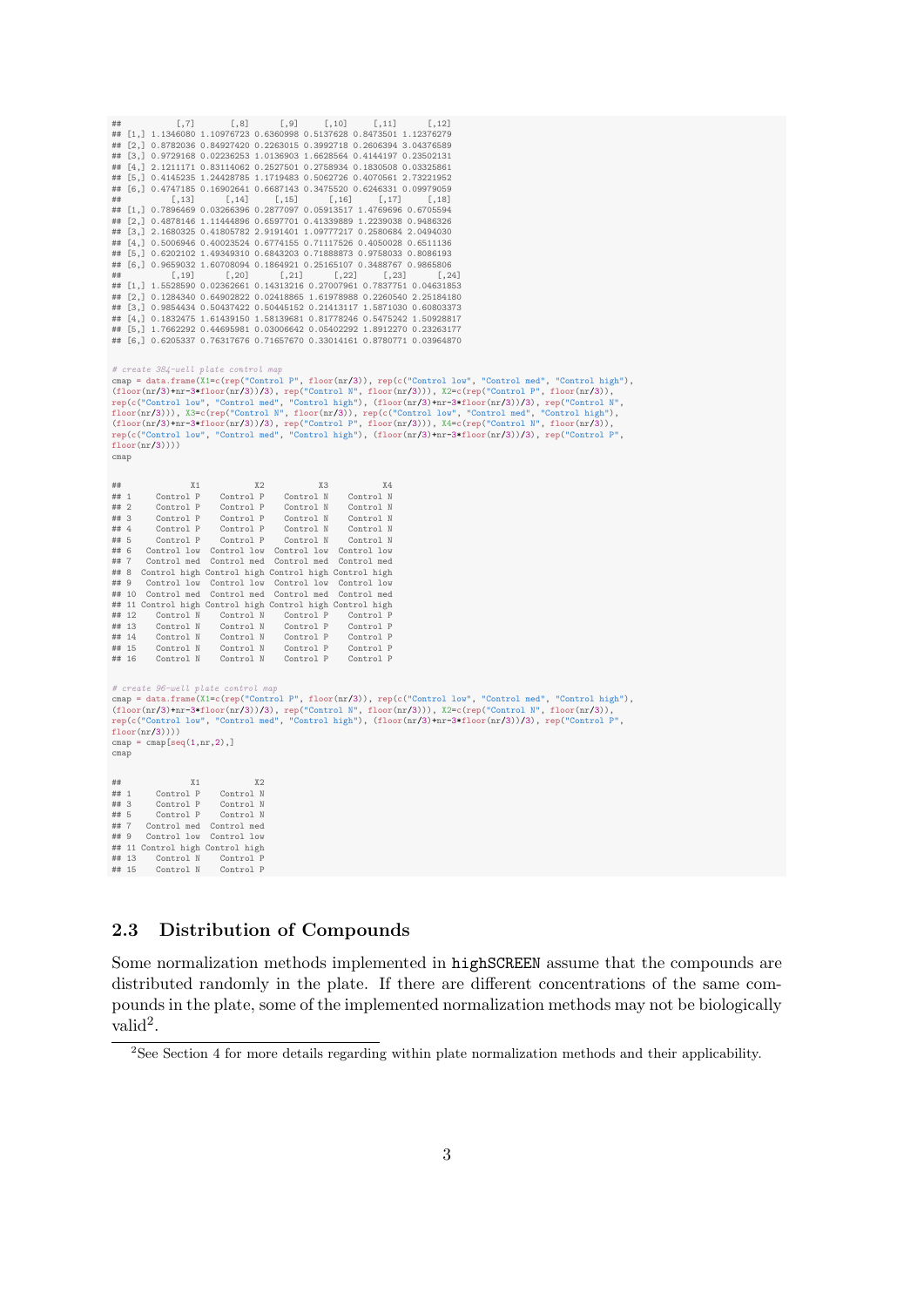### 3 Assay and Activity Measurement

The package can handle single readings as well as multiple readings/replicates of 384-well plates. In the following example it is assumed that the OD data are collected at two different time instances  $t_0$  and  $t_1$ , respectively. Each time-specific data set consists of replicates. The user can specify which plate and replicate to extract from the input data sets. When extracting a specific plate and replicate, the output data are organized in the form of a list consisting of two elements. Elements dat0 and dat1 contain the plates (compounds and controls) of  $t_0$  and  $t_1$  specific data sets, respectively.

set.seed(1234) library(highSCREEN)  $nc = 24$ nr = 16 # create 1st replicate of data matrix with compounds and controls  $r1 = matrix(abs(rnorm(nr*nc))$ , nr, nc) create 2nd replicate of data matrix with compounds and controls  $r2 = \text{matrix(abs(rnorm(nr+nc))}, \text{nr}, \text{nc})$ # create 3rd replicate of data matrix with compounds and controls  $r3 = \text{matrix(abs}(rnorm(nr*nc))$ , nr, nc) # combine all replicate to create t0-specific data set replicates\_t0 = list(r1, r2, r3) names(replicates\_t0) = c("R1", "R2", "R3") replicate of data matrix with compounds and controls  $r1 = matrix(abs(rnorm(nr*nc))$ , nr, nc) create 2nd replicate of data matrix with compounds and controls  $r2 = matrix(abs(rnorm(nr*nc))$ , nr, nc) # create 3rd replicate of data matrix with compounds and controls  $r3 = \text{matrix(abs(rnorm(nr*nc))}, nr, nc)$ # combine all replicate to create t1-specific data set  $replicates_t1 = list(r1, r2, r3)$ names(replicates\_t1) =  $c("R1", "R2", "R3")$ # extract plate 3, replicate 2 extractplate(replicates\_t0, replicates\_t1, plate=3, replicate=2) ## \$dat0 ## [,1] [,2] [,3] [,4] [,5] [,6] ## [1,] 1.2150536 0.6040689 2.0624810 1.20673873 1.038110146 1.1271329 ## [2,] 0.3157640 0.1426293 1.4114046 0.41970989 0.871449472 0.1955291 ## [3,] 0.2055698 0.3741440 0.4071761 3.19590120 0.494249837 0.6391582 EX, CHROSSON CHAITING CHANGE OF ANGELIA CHANGE OF ALSO CONSUMED [4,] 3.3960635 0.1660620 0.6512008 0.84079580 1.309190860 1.1296779 ## [5,] 1.1024646 0.1139629 1.2016658 1.67432651 0.143056066 0.6886715 ## [6,] 0.7893944 0.1155534 1.7970624 1.42836844 0.001313548 0.5944834 ## [7,] 0.5388331 0.7418648 0.8028380 1.75726622 0.848196597 2.8643468 ## [8,] 0.9164891 1.9188941 0.6979752 0.04314039 0.227479443 0.6152848 ## [,7] [,8] [,9] [,10] [,11] [,12] ## [1,] 2.1624690 1.011654377 0.67308682 0.6112307 0.54721330 0.29972049 ## [2,] 1.0137177 0.132361320 0.51439651 0.1904094 0.93329983 0.38118803 ## [3,] 0.4746346 0.133177628 1.14801191 0.8268475 1.16388240 0.26767327 ## [4,] 0.1070204 0.506401780 0.10293639 2.1653462 1.44963736 0.92749466 ## [5,] 0.6021049 0.172793618 0.04123062 1.8519568 0.14006729 0.04230266 ## [6,] 1.1544213 0.655928704 0.64400786 0.7476865 1.20643412 0.05275033 ## [7,] 0.3650888 0.346083490 0.49084092 0.5915064 0.02509449 0.86320262 ## [8,] 0.7659322 0.006265211 0.19069132 1.9185582 1.64235904 0.10369655 ##  $##$  \$dat1 ## [,1] [,2] [,3] [,4] [,5] [,6] ## [1,] 0.01153115 0.05004926 1.22189865 2.1789535 1.6602134 0.5518484 ## [2,] 0.52816051 0.47547105 1.36490125 1.4207221 0.9658158 0.9542928 ## [3,] 0.26237252 0.77404562 0.06520022 0.3104332 0.7513957 1.4439064 ## [4,] 1.12361059 1.77287949 1.58770807 0.5319105 1.2270525 1.0217189 ## [5,] 0.05532339 0.09447017 0.92751980 0.4115962 0.5543107 0.2311760 ## [6,] 0.75817883 0.08743515 0.08046895 1.1067062 0.3800668 1.1217940 ## [7,] 1.31672226 0.36062217 1.23444910 1.6680156 0.1701018 1.3002615 ## [8,] 0.76800213 0.94641655 2.10159395 0.8925480 1.4429385 1.5986195 ## [,7] [,8] [,9] [,10] [,11] [,12] ## [1,] 0.3600328 0.3260510 0.26010014 0.3803121 0.3632250 0.64218268 ## [2,] 1.2979704 0.5867729 2.04793696 1.6628550 0.4512819 2.22606725 ## [3,] 1.3448522 1.4756239 1.35294141 1.5699014 1.1655252 0.17283428 ## [4,] 0.8948498 1.7675311 0.05831046 1.2859024 1.4498347 0.54745230 ## [5,] 2.3064164 0.5932569 0.49850048 0.6323894 0.4032315 2.40240516 E6,] 0.9404297 0.2082568 0.12624092 1.3501161 0.1291349 0.02339644 ## [7,] 0.9438240 0.9430414 0.18652522 0.1146617 0.6742733 0.69777449 ## [8,] 1.0216503 0.7475638 0.40275905 0.4027099 1.8020764 0.16960283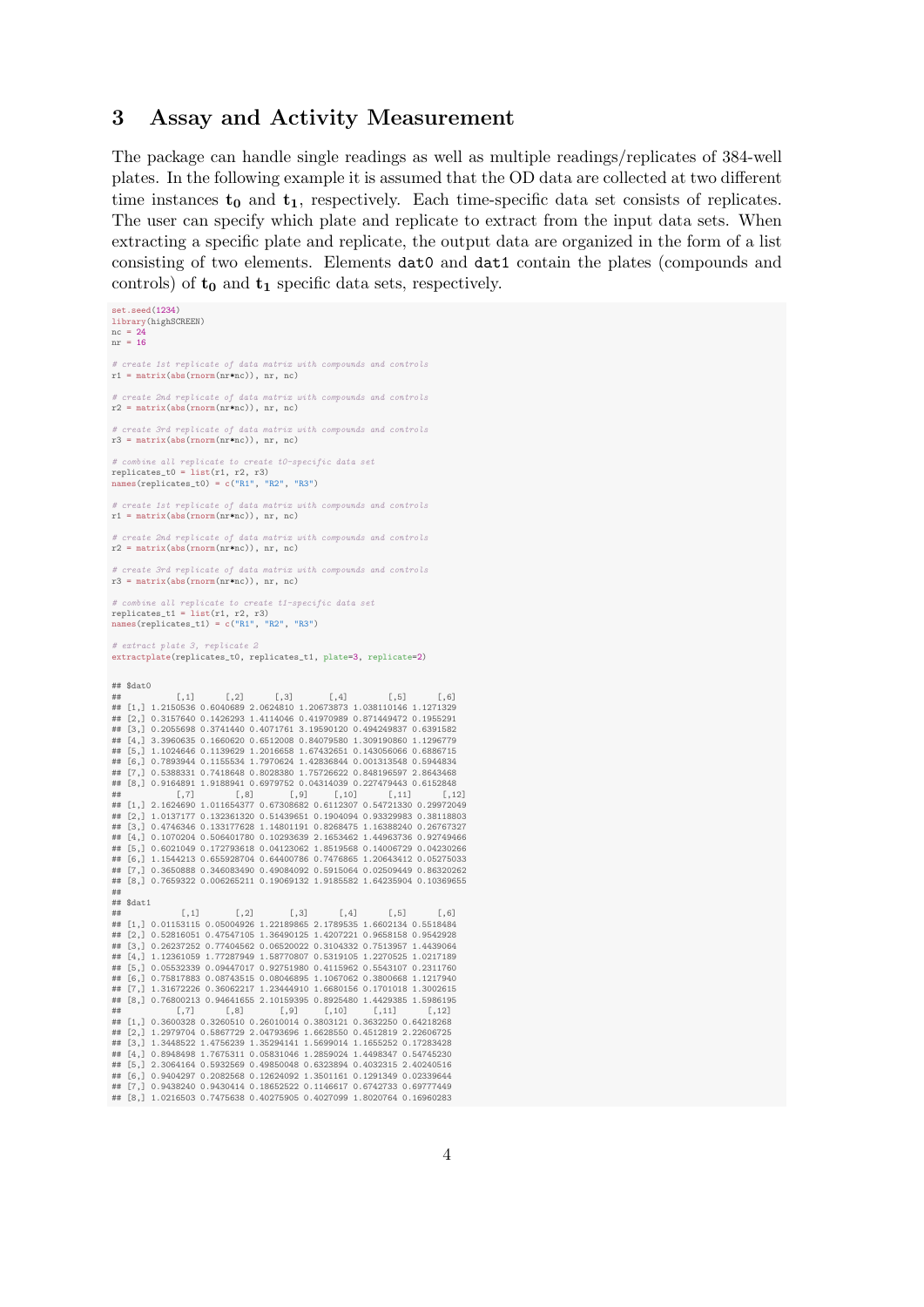### 4 Within Plate Normalization

The user can normalize individual 96-well plates and replicates via the package function normplate(), which utilizes one of the implemented normalization methods. Currently, highSCREEN implements the b-score, the c-score and z-score normalization methods. It is worth emphasizing that the b-score and z-score normalization methods are biologically plausible if compounds are randomly distributed within a plate. If there are different concentrations of the same compounds, the c-score normalization method is more appropriate.

The input data for normalization can be taken from the output of the package function extractplate(). However, the user must provide a 96-well plate control map. The format of the control map and the normalized data are shown in the following example.

```
set.seed(1234)
library(highSCREEN)
nc = 24nr = 16
# create control map
cmap = data.frame(X1=c(rep("Control P", floor(nr/3)), rep(c("Control low", "Control med", "Control high"),<br>(floor(nr/3)+nr-3*floor(nr/3))/3), rep("Control N", floor(nr/3))), X2=c(rep("Control N", floor(nr/3)),<br>rep(c("Contr
map = \text{cmp}[\text{seq}(1,nr,2),]cmap
## X1 X2
## 1 Control P Control N
## 3 Control P Control N<br>## 5 Control P Control N
## 5 Control P Control N
## 7 Control med Control med
## 9 Control low Control low
## 11 Control high Control high
## 13 Control N Control P
## 15 Control N Control P
# create 1st replicate of data matrix with compounds and controls
r1 = matrix(abs(rnorm(nr*nc)), nr, nc)
   create 2nd replicate of data matrix with compounds and controls
r2 = matrix(abs(rnorm(nr*nc)), nr, nc)
       eate 3rd replicate of data matrix with compounds and controls
r3 = \text{matrix(abs(rnorm(nr+nc))}, nr, nc)# combine all replicate for the t0-specific data
replicates_t0 = list(r1, r2, r3)
names(replicates_t0) = c("R1", "R2", "R3")
# create 1st replicate of data matrix with compounds and controls
r1 = \text{matrix(abs(rnorm(nr+nc))}, nr, nc)# create 2nd replicate of data matrix with compounds and controls
r2 = \text{matrix(abs (norm(nr*nc))}, \text{nr}, \text{nc})ate 3rd replicate of data matrix with compounds and controls
r3 = \text{matrix(abs(rnorm(nr*nc))}, nr, nc)# combine all replicate for the t1-specific data
replicates_t1 = list(r1, r2, r3)names(replicates_t1) = c("R1", "R2", "R3")# extract plate 1, replicate 1
dat = extractplate(replicates_t0, replicates_t1, plate=1, replicate=1)
# normalize using c-score<br>head(normplate("Main Plate 1", dat[["dat0"]], dat[["dat1"]], cmap, plate=1, replicate=1, norm="cscore",<br>poscont="Control P", negcont="Control N"))
## MainPlate Time Plate Replicate Norm well row col S
## 1 Main Plate 1 0 1 1 cscore A1 A 1 1.207066
## 2 Main Plate 1 0 1 1 cscore A2 A 2 165.388950
## 3 Main Plate 1 0 1 1 cscore A3 A 3 402.215226
## 4 Main Plate 1 0 1 1 cscore A4 A 4 21.920877
## 5 Main Plate 1 0 1 1 cscore A5 A 5 190.136763
## 6 Main Plate 1 0 1 1 cscore A6 A 6 118.852789
## 2 Main Plate 1<br>
## 3 Main Plate 1 0 1<br>
## 4 Main Plate 1 0 1<br>
## 6 Main Plate 1 0 1<br>
## 6 Main Plate 1 0 1<br>
## welltve
## 1 Control P
## 2 Compound
## 3 Compound
```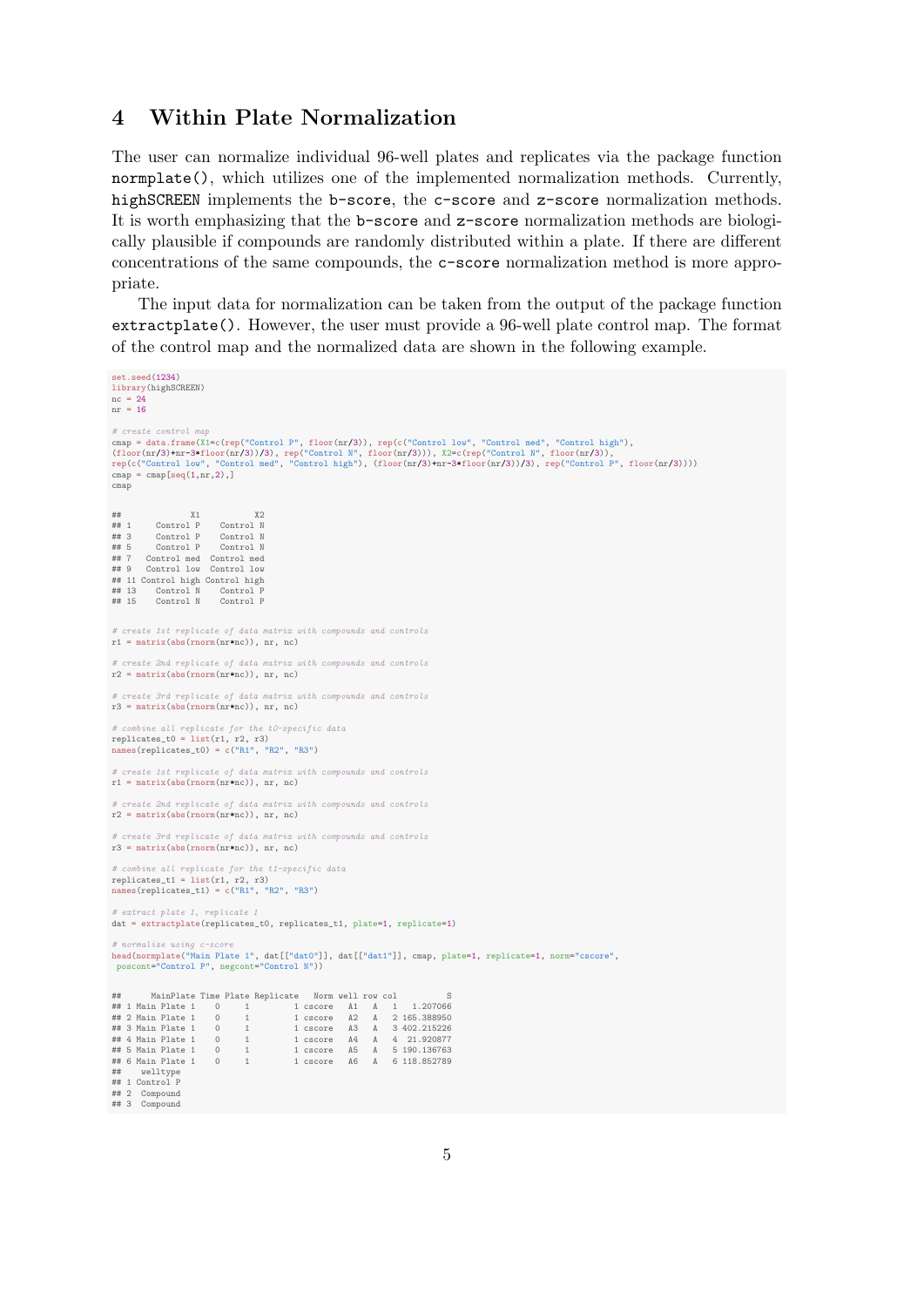```
## 4 Compound
 ## 5 Compound
## 6 Compound
 # normalize using b-score (medpolish)
head(normplate("Main Plate 1", dat[["dat0"]], dat[["dat1"]], cmap, plate=1, replicate=1, norm="bscore"))
## 1: 36.28535
 ## Final: 36.04823
## 1: 36.18311
## Final: 35.983
 ## MainPlate Time Plate Replicate Norm well row col<br>
## 1 Main Plate 1 0 1 1 bscore A1 A 1 1.2070657<br>
## 2 Main Plate 1 0 1 1 bscore A2 A 2 -1.0373700<br>
## 3 Main Plate 1 0 1 1 bscore A3 A 3 -1.2455040<br>
## 5 Main Plate 1 0 
 ## welltype
## 1 Control P
 ## 2 Compound
## 3 Compound
## 4 Compound
## 5 Compound
## 6 Compound
 # normalize using z-score
head(normplate("Main Plate 1", dat[["dat0"]], dat[["dat1"]], cmap, plate=1, replicate=1, norm="zscore"))
## MainPlate Time Plate Replicate Norm well row col S
 ## 1 Main Plate 1 0 1 1 28<br>core A1 A 1 1.2070657<br>## 2 Main Plate 1 0 1 1 28<br>core A3 A 3 -1.2050761<br>## 5 Main Plate 1 0 1 1 28<br>core A4 A 4 0.4590321<br>## 5 Main Plate 1 0 1 1 28<br>core A5 A 5 -0.274247<br>## 6 Main Plate 1 0 1 1 2
 ## welltype
## 1 Control P
## 2 Compound
## 3 Compound
 ## 4 Compound
## 5 Compound
## 6 Compound
```
## 5 Cross-Plate Normalization

Currently not implemented.

## 6 Reformatting Normalized Data of Replicates

The package allows for reformatting the normalized data for easier interpretation via the function formatRESULT(). In the following example the normalized data of replicates are combined and reformatted for easier visualization.

```
set.seed(1234)
library(highSCREEN)
nc = 24nr = 16
# create 1st replicate of data matrix with compounds and controls
r1 = \text{matrix(abs (norm(nr*nc)), nr, nc)}# create control map
cmap = data.frame(X1=c(rep("Control P", floor(nr/3)), rep(c("Control low", "Control med", "Control high"),<br>(floor(nr/3)+nr-3*floor(nr/3))/3), rep("Control N", floor(nr/3))), X2=c(rep("Control N", floor(nr/3)),<br>rep(c("Contr
cmap = \text{cmap}[\text{seq}(1,nr,2),]create 2nd replicate of data matrix with compounds and controls
r2 = \text{matrix(abs(rnorm(nr+nc))}, nr, nc)# create 3rd replicate of data matrix with compounds and controls
r3 = \text{matrix}(\text{abs}(\text{norm}(\text{n}*\text{nc})), \text{nr}, \text{nc})# combine all replicates for the t0-specific data
replicates_t0 = list(r1, r2, r3)
```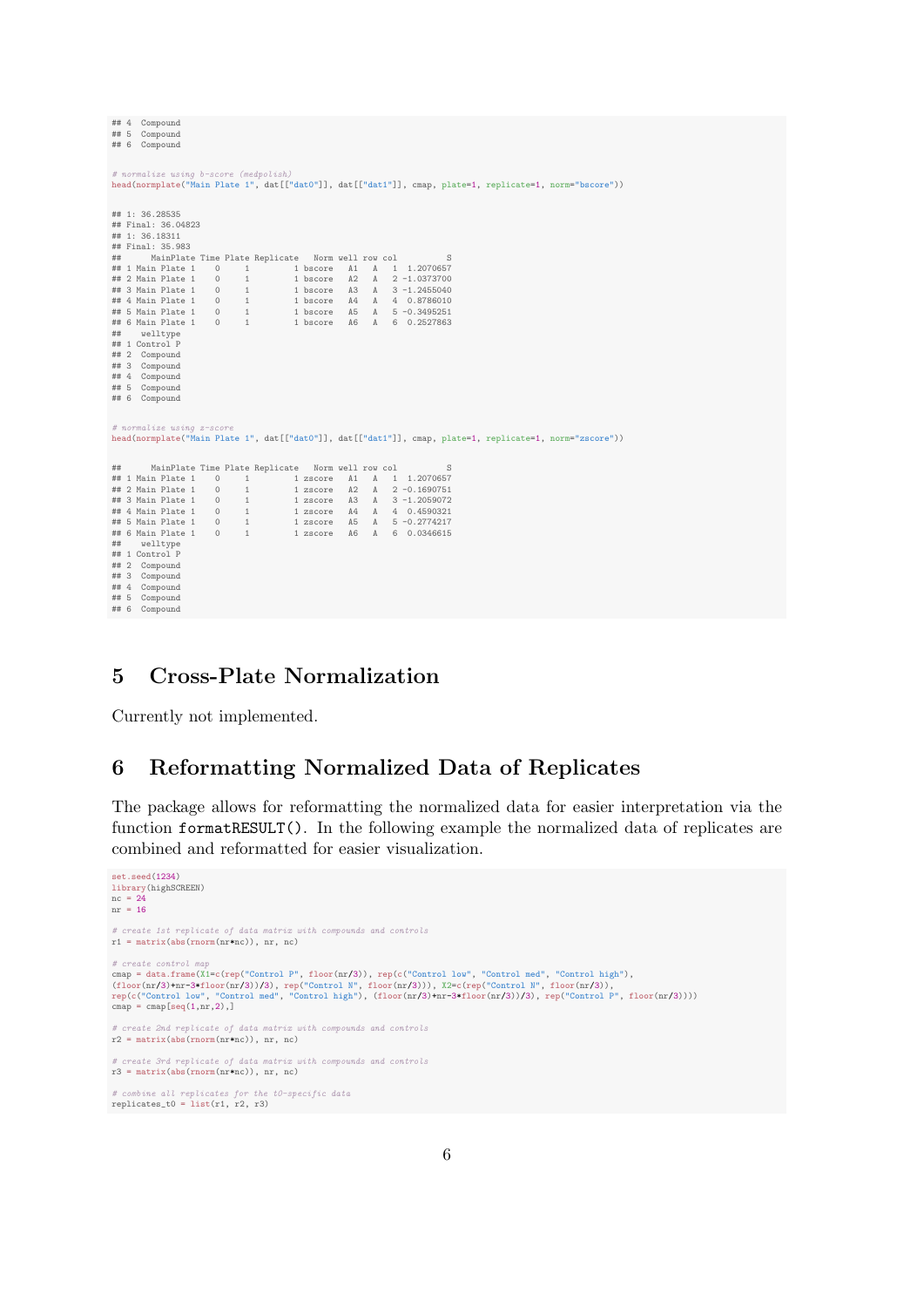names(replicates  $t0$ ) = c("R1", "R2", "R3")

# create 1st replicate of data matrix with compounds and controls  $matrix(abs(rnorm(nr*nc))$ , nr, nc) # create 2nd replicate of data matrix with compounds and controls  $r2 = \text{matrix(abs(rnorm(nr*nc))}, nr, nc)$ create 3rd replicate of data matrix with compounds and controls r3 = matrix(abs(rnorm(nr\*nc)), nr, nc) # combine all replicate for the t1-specific data replicates\_t1 = list(r1, r2, r3) names(replicates\_t1) = c("R1", "R2", "R3") # extract plate 1, all replicates dat1 = extractplate(replicates\_t0, replicates\_t1, plate=1, replicate=1) dat2 = extractplate(replicates\_t0, replicates\_t1, plate=1, replicate=2) dat3 = extractplate(replicates\_t0, replicates\_t1, plate=1, replicate=3) ormalize data of all replicates res1 = normplate("Main Plate 1", dat1[["dat0"]], dat1[["dat1"]], cmap, plate=1, replicate=1, norm="zscore") res2 = normplate("Main Plate 1", dat2[["dat0"]], dat2[["dat1"]], cmap, plate=1, replicate=2, norm="zscore") res3 = normplate("Main Plate 1", dat3[["dat0"]], dat3[["dat1"]], cmap, plate=1, replicate=3, norm="zscore") # reformat data of all replicates head(formatRESULT(rbind(res1, res2, res3), replicate="Replicate", score="S", t="Time")) ## ID MainPlate Plate Norm well row col welltype 1 xscore A1 A 1 Control P<br>1 zscore A2 A 2 Compound ## 2 Main Plate  $1\_1\_A2$  Main Plate 1 ## 3 Main Plate 1\_1\_A3 Main Plate 1 1 zscore A3 A 3 Compound ## 4 Main Plate 1\_1\_A4 Main Plate 1 1 zscore A4 A 4 Compound ## 5 Main Plate 1\_1\_A5 Main Plate 1 1 zscore A5 A 5 Compound<br>## 6 Main Plate 1\_1\_A6 Main Plate 1 1 zscore A6 A 6 Compound<br>## 6 Main Plate 1 20\_R2 S0\_R3 S1\_R1 S1\_R2 S1\_ ## 6 Main Plate 1\_1\_A6 Main Plate 1 1 zscore A6 A 6 Compound<br>## 50\_R1 S0\_R2 S0\_R2 S0\_R3 S1\_R1 S1\_R2<br>## 1 1.2070657 0.83812938 0.3734610 0.3898951 0.05987781 0.30662212

## 2 -0.1690751 0.51125068 0.2421926 2.5087697 1.16922097 -0.30944605 ## 3 -1.2059072 -0.74947348 -0.3606832 -0.5092629 -0.96487503 -1.26814744 ## 4 0.4590321 -0.09137493 -1.0919842 -0.3357455 0.26074171 -0.56183908 ## 5 -0.2774217 -1.23745258 -1.0676386 0.3536054 -1.10089981 -0.04345365 ## 6 0.0346615 -0.37110086 0.6776791 1.7928550 -0.46648819 0.22701845

## 7 QC

The package implements several QC procedures to determine if a plate is eligible for further analyses. Currently, all implemented quality checks are within plate QC procedures. Across plates QC procedures are currently not supported.

The package implements three QC procedures via the function qcplate(). The first QC procedure (QC1) checks if all control replicates from  $t_0$ -specific data set are above a predefined threshold value. If any control replicate falls below that threshold, it is determined that the plate fails QC1. The second QC procedure (QC2) computes the mean of all positive controls for a given replicate. The plate passes QC2 iff all of the three means are below a pre-defined threshold value. The third QC procedure (QC3) assumes that there are in total five different types of controls, negative controls (hypothetically denoted as "Control N"), positive controls ("Control P") and an additional control that is represented in three different concentrations ("Control low", "Control med" and "Control high"). The  $QC3$  procedure computes the means of all  $t_1$ -specific replicates of a given control and concentration, and compares them. In order for the plate to pass QC3, the following must be satisfied<sup>3</sup>:

mean(Control N)  $\leq$  mean(Control low)  $\leq$  mean(Control med)  $\leq$  mean(Control high)  $\leq$  mean(Control P). (1)

A plate passes the overall QC iff it passes all individual QC procedures. This provides a

 $3$ The controls (except positive and negative) need to be specified as an input to  $qcplate()$  in the same order as they appear in the QC3 condition (1).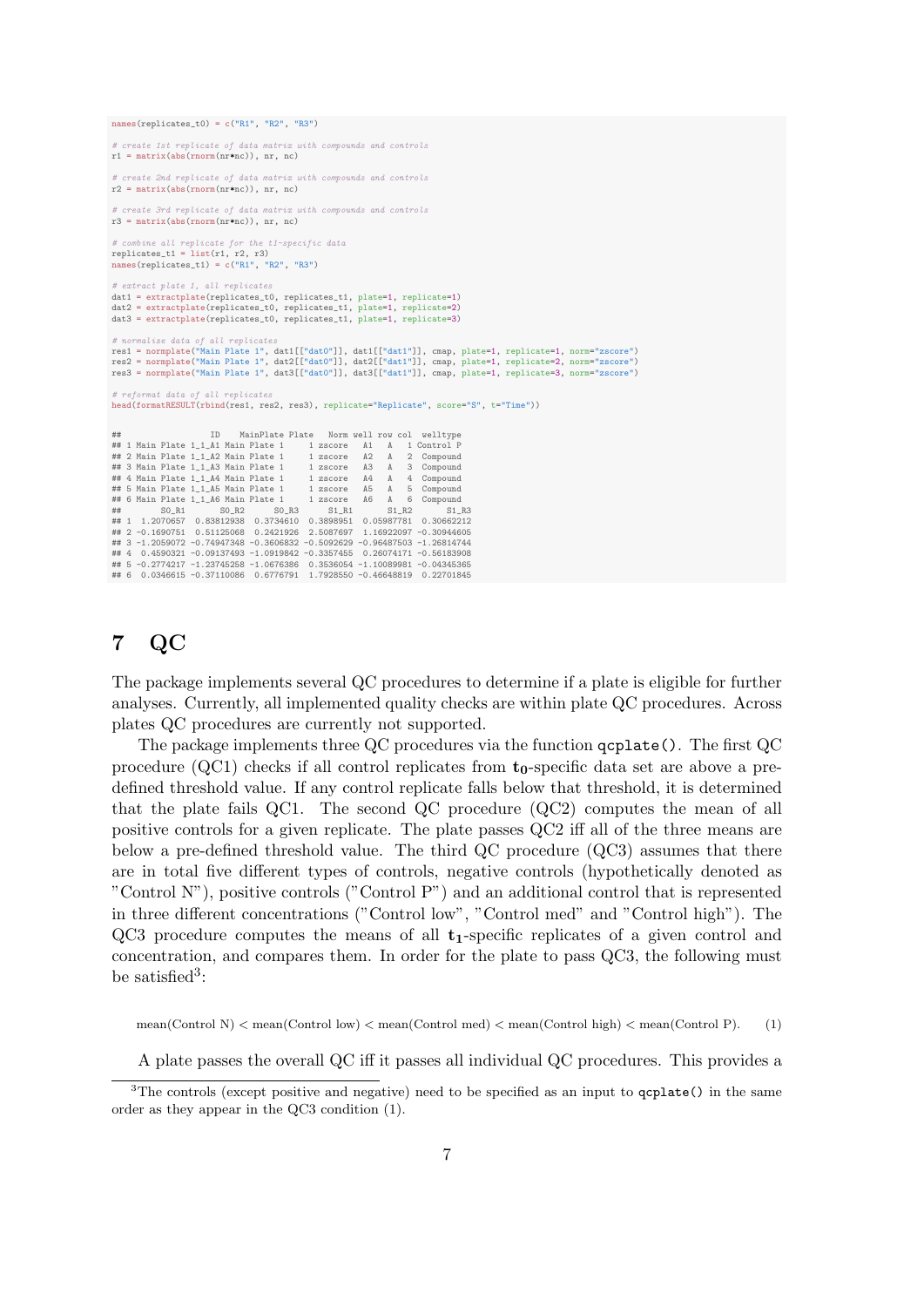conservative QC control. The code below demonstrates the use of the package QC capability on a single 96-well plate.

```
set.seed(1234)
library(highSCREEN)
nc = 24
nr = 16
# create 1st replicates of data matrix with compounds and controls
r1 = matrix(abs(rnorm(nr*nc)), nr, nc)
# create control map<br>cmap = data.frame(X1=c(rep("Control P", floor(nr/3)), rep(c("Control low", "Control med", "Control high"),<br>(floor(nr/3)+nr-3*floor(nr/3))/3), rep("Control N", floor(nr/3))), X2=c(rep("Control N", floor
  create 2nd replicate of data matrix with compounds and controls
r2 = \text{matrix(abs}(rnorm(nr*nc)), nr, nc)
# create 3rd replicate of data matrix with compounds and controls
r3 = \text{matrix(abs(rnorm(nr*nc))}, nr, nc)# combine all replicate for the t0-specific data
replicates_t0 = list(r1, r2, r3)# create 1st replicate of data matrix with compounds and controls
r1 = matrix(abs(rnorm(nr*nc)), nr, nc)
# create 2nd replicate of data matrix with compounds and controls
r2 = \text{matrix(abs (norm(nr*nc)), nr, nc)}# create 3rd replicate of data matrix with compounds and controls
r3 = \text{matrix(abs(rnorm(nr*nc))}, nr, nc)# combine all replicates for the t1-specific data
replicates_t1 = list(r1, r2, r3)
names(replicates_t1) = c("R1", "R2", "R3")extract plate 1, replicate
dat11 = extractplate(replicates_t0, replicates_t1, plate=1, replicate=1)
# extract plate 1, replicate 2
dat12 = extractplate(replicates_t0, replicates_t1, plate=1, replicate=2)
# extract plate 1, replicate 3
dat13 = extractplate(replicates_t0, replicates_t1, plate=1, replicate=3)
# no normalizion (norm="raw")
res11 = normplate("Main Plate 1", dat11[["dat0"]], dat11[["dat1"]], cmap, plate=1, replicate=1, norm="raw")
## [1] "raw"
res12 = normplate("Main Plate 1", dat12[["dat0"]], dat12[["dat1"]], cmap, plate=1, replicate=2, norm="raw")
## [1] "raw"
res13 = normplate("Main Pltae 1", dat13[["dat0"]], dat13[["dat1"]], cmap, plate=1, replicate=3, norm="raw")
## [1] "raw"
# combine 3 replicates
res1 = rbind(res11, res12, res13)
# reformat result
res1 = formatRESULT(res1, replicate="Replicate", score="S", t="Time")
# perform QC<br>qcplate(res1, poscont="Control P", negcont="Control N", qc1.val=0.225, qc2.val=2,<br>addcont=c("Control low", "Control med", "Control high"), welltype="welltype")
## passQC1 passQC2 passQC3 passQC
## 1 FALSE FALSE FALSE FALSE
```
## 8 Plate Statistical Effect Size

The package provides additional plate-based assessment, by computing z-factor and strictly standardized mean difference (ssmd) of a 96-well plate. The following example computes z-factor and ssmd of a 96-well plate replicate via the package function zfactor.ssmd().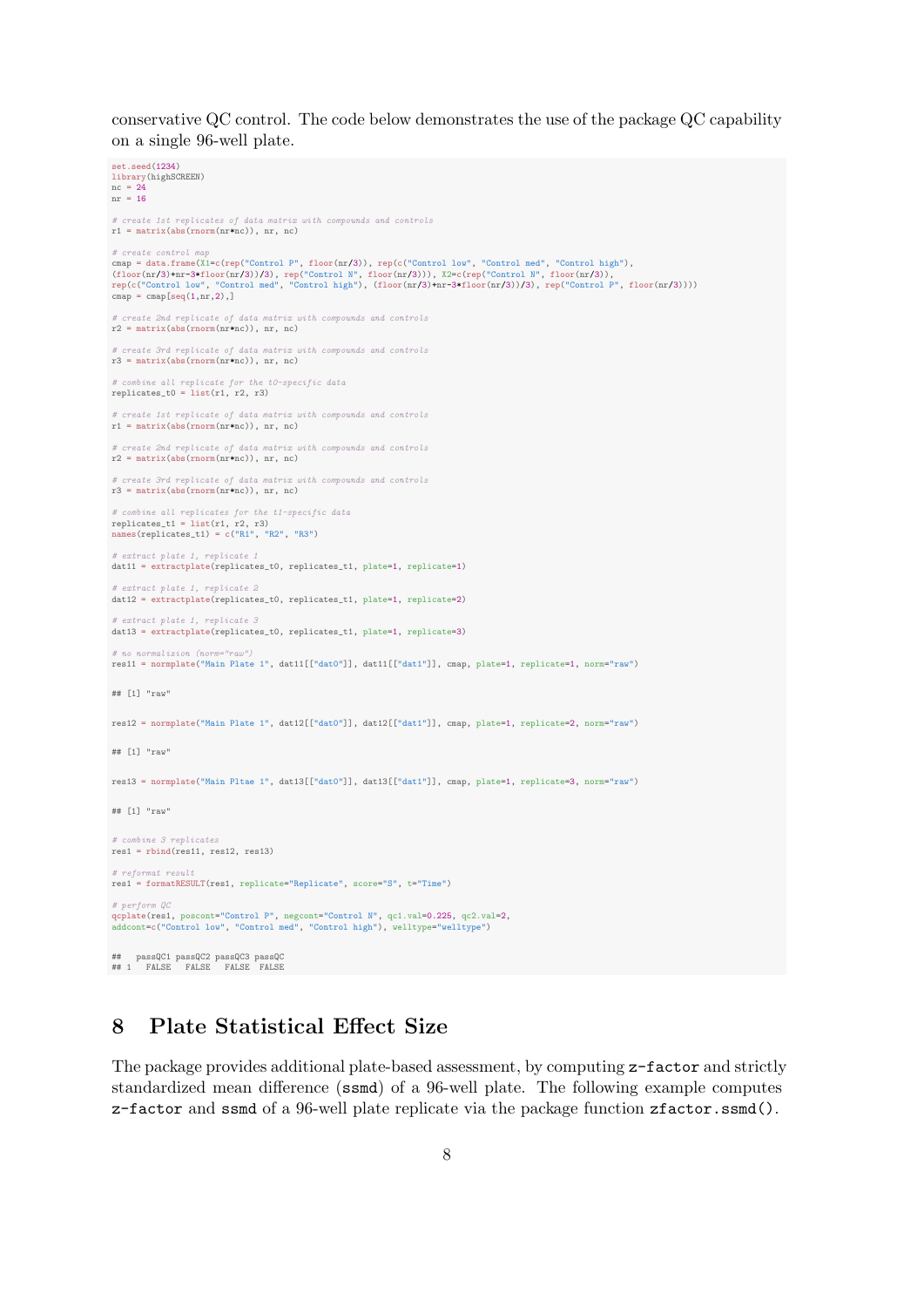```
set.seed(1234)
library(highSCREEN)
nc = 24nr = 16# create 1st replicate of data matrix with compounds and controls
r1 = \text{matrix(abs(rnorm(nr*nc)), nr, nc)}# create control ncmap = data.frame(X1=c(rep("Control P", floor(nr/3)), rep(c("Control low", "Control med", "Control high"),<br>(floor(nr/3)+nr-3*floor(nr/3))/3), rep("Control N", floor(nr/3))), X2=c(rep("Control N", floor(nr/3)),<br>rep(c("Contr
map = \text{map}[\text{seq}(1,nr,2),]# create 2nd replicate of data matrix with compounds and controls
r2 = \text{matrix(abs (norm(nr*nc))}, \text{nr}, \text{nc})# create 3rd replicate of data matrix with compounds and controls
r3 = \text{matrix(abs(rnorm(nr*nc))}, nr, nc)# combine all replicates for the t0-specific data
replicates_t0 = list(r1, r2, r3)
    nes(replicates_t0) = c("R1", "R2", "R3")# create 1st replicate of data matrix with compounds and controls
r1 = matrix(abs(rnorm(nr*nc)), nr, nc)
# create 2nd replicate of data matrix with compounds and controls
r2 = \text{matrix(abs(rnorm(nr+nc))}, \text{nr}, \text{nc})# create 3rd replicate of data matrix with compounds and controls
r3 = \text{matrix(abs (norm(nr*nc))}, \text{nr}, \text{nc})# combine all replicates for the t1-specific data
replicates_t1 = list(r1, r2, r3)
names(replicates_t1) = c("R1", "R2", "R3")
# extract plate 1, replicate 1
dat1 = extractplate(replicates_t0, replicates_t1, plate=1, replicate=1) # extract plate 1, replicate 2
 # extract plate 1, replicate 2
dat2 = extractplate(replicates_t0, replicates_t1, plate=1, replicate=2)
 # extract plate 1, replicate 3
dat3 = extractplate(replicates_t0, replicates_t1, plate=1, replicate=3)
  no normalizion
datraw1 = normplate("Main Plate 1", dat1[["dat0"]], dat1[["dat1"]], cmap, plate=1, replicate=1, norm="raw")
## [1] "raw"
datraw2 = normplate("Main Plate 1", dat2[["dat0"]], dat2[["dat1"]], cmap, plate=1, replicate=2, norm="raw")
## [1] "raw"
datraw3 = normplate("Main Pltae 1", dat3[["dat0"]], dat3[["dat1"]], cmap, plate=1, replicate=3, norm="raw")
## [1] "raw"
# combine 3 replicates
datraw = rbind(datraw1, datraw2, datraw3)
# reformat result
datraw = formatRESULT(datraw, replicate="Replicate", score="S", t="Time")
 # compute z-factor and ssmd for each raw compound, replicate 1
zfactor.ssmd(datraw, "Control P", "Control N", "Main Plate 1", 1)
 ## MainPlate replicate ZFactor0 ZFactor1 SSMD0 SSMD1
## 1 Main Plate 1 1 -8.242231 -3.029124 0.3901324 -0.9424345
```
## 9 Identifying Hits

The user can identify hits via the package function hits(), based on specific threshold values. After identifying candidate hits, the user can rank the hits via the package function rankhits(), using different selection rules.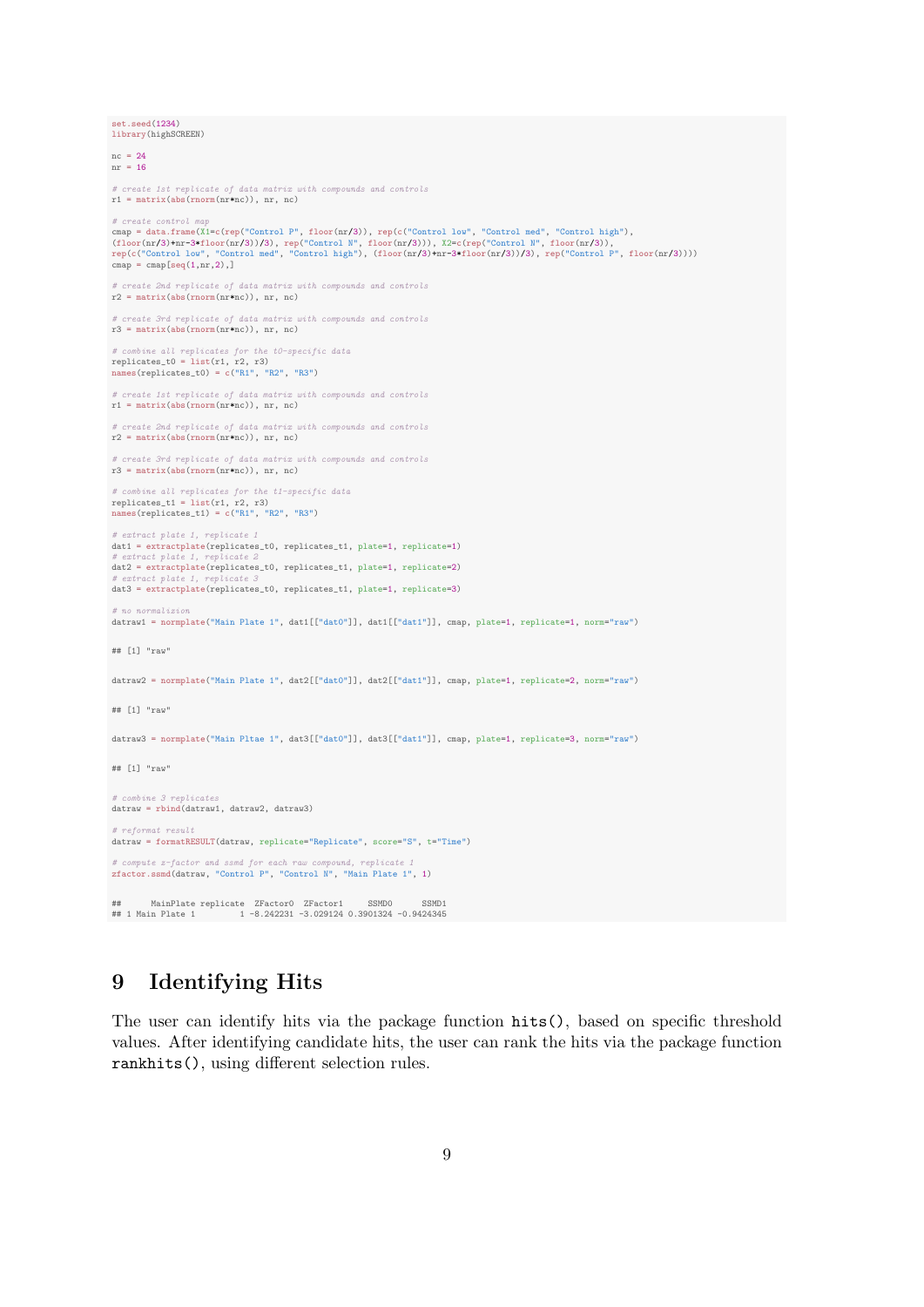### 9.1 Criteria

Currently, the package implements three criteria for identifying hits. Firstly, the compounds identified as hits should pass QC1 based on the mean of  $t_0$ -specific raw replicates. Secondly, the mean of  $t_0$ -specific normalized replicates should be smaller than the mean of  $t_1$ -specific normalized replicates. Thirdly, the mean of  $t_1$ -specific normalized replicates should be larger than a pre-defined threshold value. The output of hits() contains columns IND2 and IND3, which specify which compound passes (TRUE) or fails (FALSE) the second and third criteria respectively. Only compounds that pass QC1 and belong to plates that passed overall QC are included in the output of hits().

```
set.seed(1234)
library(highSCREEN)
nc = 24nr = 16# create 1st replicate of data matrix with compounds and controls
r1 = \text{matrix(abs(rnorm(nr+nc)*0.01), nr, nc)}# create control mcmap = data.frame(X1=c(rep("Control P", floor(nr/3)), rep(c("Control low", "Control med", "Control high"),<br>(floor(nr/3)+nr-3*floor(nr/3))/3), rep("Control N", floor(nr/3))), X2=c(rep("Control N", floor(nr/3)),<br>rep(c("Contr
map = \text{map}[\text{seq}(1,nr,2),]# create 2nd replicate of data matrix with compounds and controls
r2 = matrix(abs(rnorm(nr*nc)*0.01), nr, nc)# create 3rd replicate of data matrix with compounds and controls
r3 = \text{matrix(abs}(rnorm(nr*nc)*0.01), nr, nc)
 # combine all replicates for the t0-specific data
replicates_t0 = list(r1, r2, r3)
  \frac{1}{\text{m}}es(replicates_t0) = c("R1", "R2", "R3")
# create 1st replicate of data matrix with compounds and controls
r1 = matrix(abs(rnorm(nr*nc)), nr, nc)
     eate 2nd replicate of data matrix with compounds and controls
r2 = \text{matrix(abs(rnorm(nr*nc))}, nr, nc)# create 3rd replicate of data matrix with compounds and controls
r^3 = matrix(abs(rnorm(nr*nc)), nr, nc)
 # combine all replicate for the t1-specific data
replicates_t1 = list(r1, r2, r3)
names(replicates_t1) = c("R1", "R2", "R3")# extract plate 1, replicate 1
dat1 = extractplate(replicates_t0, replicates_t1, plate=1, replicate=1)
    \pitract plate 1, replicate 2
dat2 = extractplate(replicates_t0, replicates_t1, plate=1, replicate=2)
    xtract plate 1, replicate 3
data =extractplate(replicates_t0, replicates_t1, plate=1, replicate=3)
# no normalizio
datraw1 = normplate("Main Plate 1", dat1[["dat0"]], dat1[["dat1"]], cmap, plate=1, replicate=1, norm="raw")
## [1] "raw"
datraw2 = normplate("Main Plate 1", dat2[["dat0"]], dat2[["dat1"]], cmap, plate=1, replicate=2, norm="raw")
## [1] "raw"
datraw3 = normplate("Main Pltae 1", dat3[["dat0"]], dat3[["dat1"]], cmap, plate=1, replicate=3, norm="raw")
## [1] "raw"
 # combine 3 replicates
datraw = rbind(datraw1, datraw2, datraw3)
 # reformat result
datraw = formatRESULT(datraw, replicate="Replicate", score="S", t="Time")
     -score normalization
datnorm1 = normplate("Main Plate 1", dat1[["dat0"]], dat1[["dat1"]], cmap, plate=1, replicate=1, norm="cscore",
poscont="Control P", negcont="Control N")
```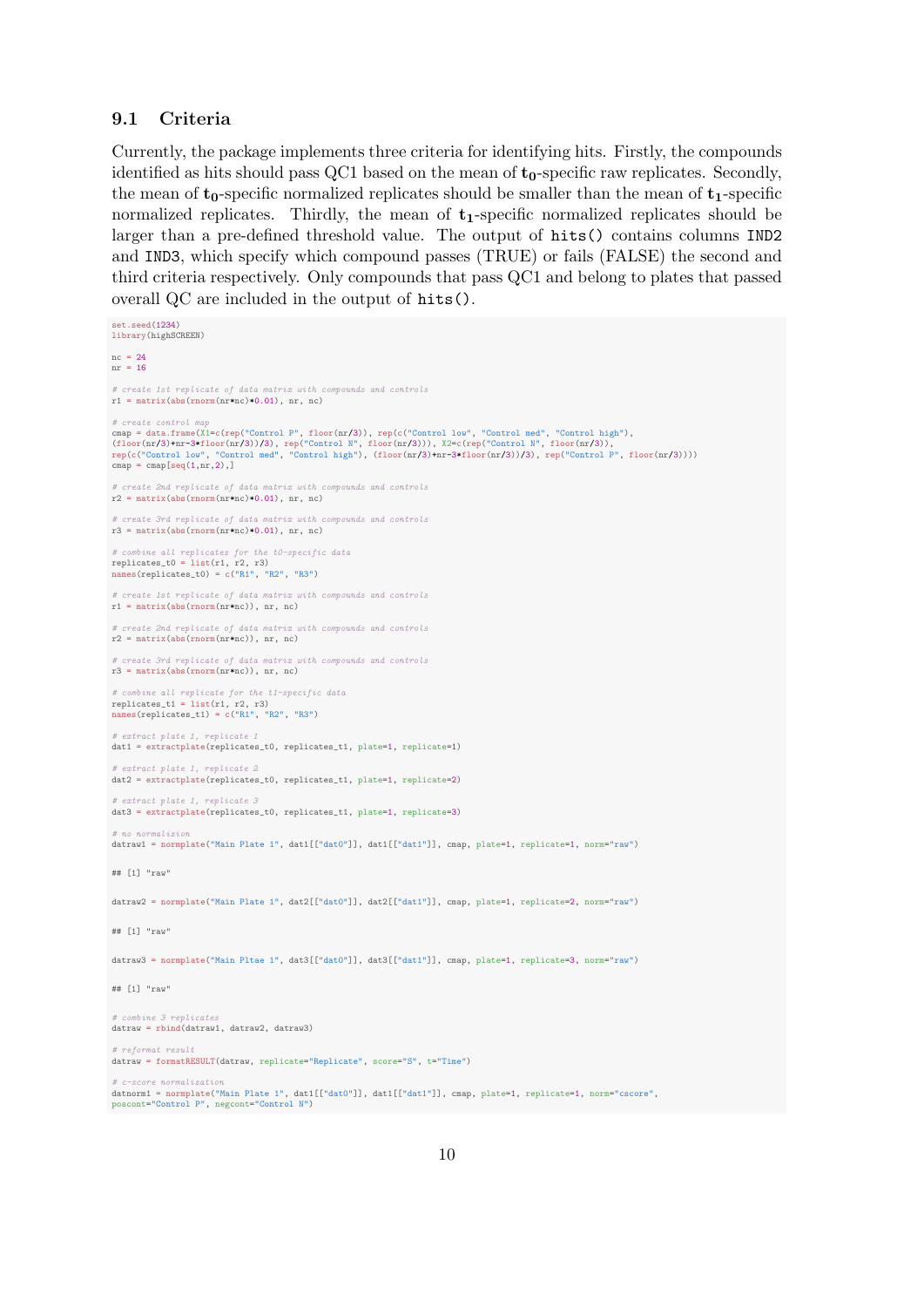datnorm2 = normplate("Main Plate 1", dat2[["dat0"]], dat2[["dat1"]], cmap, plate=1, replicate=2, norm="cscore", poscont="Control P", negcont="Control N") datnorm3 = normplate("Main Pltae 1", dat3[["dat0"]], dat3[["dat1"]], cmap, plate=1, replicate=3, norm="cscore", poscont="Control P", negcont="Control N") # combine 3 replicates datnorm = rbind(datnorm1, datnorm2, datnorm3) reformat result datnorm = formatRESULT(datnorm, replicate="Replicate", score="S", t="Time") # identify hits head(hits(datraw, datnorm, qc.mainplates="Main Plate 1", qc1.val=0.225, hit.val=3)) ## ID MainPlate Plate Norm well row col welltype ## 5 Main Plate 1\_1\_A5 Main Plate 1 1 cscore A5 A 5 Compound ## 6 Main Plate 1\_1\_A6 Main Plate 1 1 cscore A6 A 6 Compound ##7 Main Plate 1\_1\_A7 Main Plate 1 1 cscore A7 A 7 Compound<br>##8 Main Plate 1\_1\_A8 Main Plate 1 1 cscore A8 A 8 Compound<br>##11 Main Plate 1\_1\_A11 Main Plate 1 1 cscore A11 A 11 Compound<br>##23 Main Plate 1\_1\_Bi1 Main Plate 1 1 ## S0\_R1 S0\_R2 S0\_R3 S1\_R1 S1\_R2 S1\_R3 IND2 IND3 ## 5 190.1368 -279.73258 322.36378 75.93379 129.55053 145.46611 TRUE TRUE ## 6 118.8528 23.69479 46.05115 186.03993 88.95740 339.23544 TRUE TRUE ## 7 138.3241 -43.64655 -28.22197 135.15912 -54.62282 71.21409 TRUE TRUE ## 8 307.6970 340.59177 -12.29621 191.15576 28.91436 879.95351 TRUE TRUE ## 11 356.4831 -89.51039 79.66726 18.25135 138.49332 1479.93856 TRUE TRUE ## 23 234.5600 -107.33533 278.90875 61.25786 125.86286 1491.08000 TRUE TRUE

### 9.2 Selection Rules

After identifying candidate hits, the next step is to rank them according to certain criteria/rules. The package incorporates several criteria for ranking candidate hits. One of the criteria is based on the mean of the replicates. The candidate hits are sorted according to decreasing value of the mean. Additionally, the package computes for each candidate hit, the standard deviation (SD) based on the replicates, the coefficient of variation (CV) as the ratio of the mean and standard deviation, and other parameters such as whether a compound CV is within 1.5 ∗ IQR, where IQR is the inter-quartile range computed from all candidate hit CVs. These additional parameters can be helpful to the user in developing their own customized hit selection rules. An example of ranking candidate hits based on the mean of replicate scores is shown below.

```
et.seed(1234)library(highSCREEN)
nc = 24nr = 16
# create 1st replicate of data matrix with compounds and controls
r1 = \text{matrix(abs(rnorm(nrm*nc)*(0.01), nr, nc)}# create control m
cmap = data.frame(X1=c(rep("Control P", floor(nr/3)), rep(c("Control low", "Control med", "Control high"),<br>(floor(nr/3)+nr-3*floor(nr/3))/3), rep("Control N", floor(nr/3))), X2=c(rep("Control N", floor(nr/3)),<br>rep(c("Contr
cmap = \text{cmap}[\text{seq}(1, nr, 2),]create 2nd replicate of data matrix with compounds and controls
r2 = \text{matrix(abs(rnorm(nr+nc)*0.01), nr, nc)}# create 3rd replicate of data matrix with compounds and controls
r3 = \text{matrix(abs}(rnorm(nr*nc)*0.01), nr, nc)
# combine all replicates for the t0-specific data
replicates_t0 = list(r1, r2, r3)names(replicates_t0) = c("R1", "R2", "R3")
 # create 1st replicate of data matrix with compounds and controls
r1 = \text{matrix(abs(rnorm(nr+nc))}, nr, nc)# create 2nd replicate of data matrix with compounds and controls
r2 = \text{matrix(abs}(rnorm(nr*nc)), nr, nc)
# create 3rd replicate of data matrix with compounds and controls
r3 = \text{matrix(abs(rnorm(nr*nc))}, nr, nc)# combine all replicates for the t1-specific data
```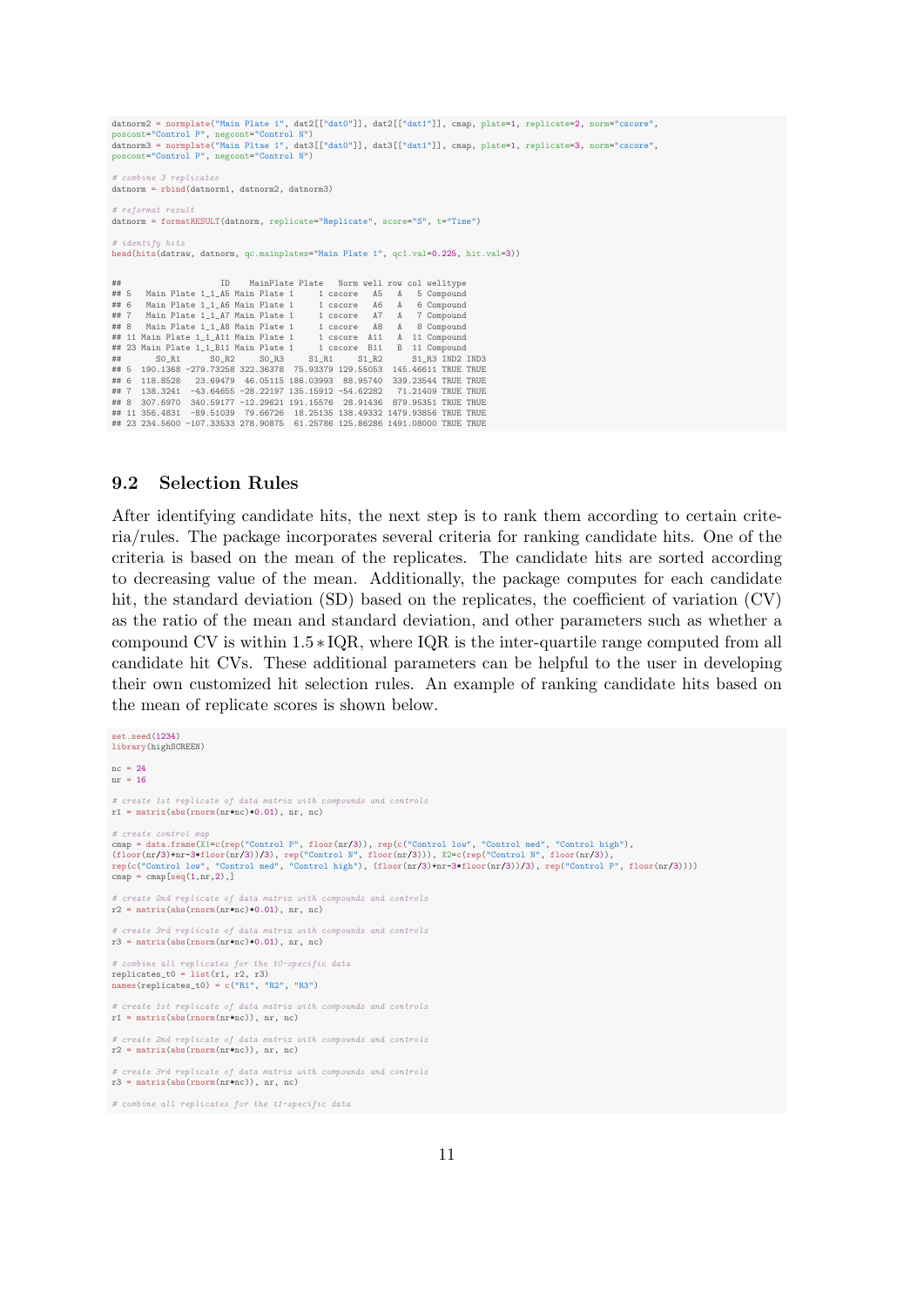$replicates_t1 = list(r1, r2, r3)$  $es(replicates_t1) = c("R1", "R2", "R3")$ # extract plate 1, replicate 1 metals = extractplate(replicates\_t0, replicates\_t1, plate=1, replicate=1)<br>  $#$  extract plate 1, replicate 2  $#$  extract plate 1, dat2 = extractplate(replicates\_t0, replicates\_t1, plate=1, replicate=2)  $\#$  extract plate 1, replicate 3 # extract plate 1, replicate 3 dat3 = extractplate(replicates\_t0, replicates\_t1, plate=1, replicate=3) # no normalizion datraw1 = normplate("Main Plate 1", dat1[["dat0"]], dat1[["dat1"]], cmap, plate=1, replicate=1, norm="raw") ## [1] "raw" datraw2 = normplate("Main Plate 1", dat2[["dat0"]], dat2[["dat1"]], cmap, plate=1, replicate=2, norm="raw") ## [1] "raw" datraw3 = normplate("Main Pltae 1", dat3[["dat0"]], dat3[["dat1"]], cmap, plate=1, replicate=3, norm="raw") ## [1] "raw" combine 3 replicates datraw = rbind(datraw1, datraw2, datraw3) reformat result datraw = formatRESULT(datraw, replicate="Replicate", score="S", t="Time") # c-score normalization datnorm1 = normplate("Main Plate 1", dat1[["dat0"]], dat1[["dat1"]], cmap, plate=1, replicate=1, norm="cscore", poscont="Control P", negcont="Control N") poscont="Control P", negcont="Control N")<br>datnorm2 = normplate("Main Plate 1", dat2[["dat0"]], dat2[["dat1"]], cmap, plate=1, replicate=2, norm="cscore",<br>poscont="Control P", negcont="Control N")<br>datnorm3 = normplate("Main # combine 3 replicates datnorm = rbind(datnorm1, datnorm2, datnorm3) # reformat result datnorm = formatRESULT(datnorm, replicate="Replicate", score="S", t="Time") # identify hits h = hits(datraw, datnorm, qc.mainplates="Main Plate 1", qc1.val=0.225, hit.val=3) # rank hits in descending order of mean of t1-specific replicate scores "ma" head(rankhits(h)) ## 93 Main Plate 1\_1,H9 MainPlate Plate Norm well row col welltype<br>
## 93 Main Plate 1\_1,B11 Main Plate 1 1 cscore H9 H 9 Compound<br>
## 23 Main Plate 1\_1,B11 Main Plate 1 1 cscore H91 B 11 Compound<br>
## 66 Main Plate 1\_1,F6 ## 23 234.5600 -107.33533 278.908749 61.257857 125.86286 1491.080 TRUE TRUE<br>## 11 356.4831 -89.51039 79.667265 18.251352 138.49332 1479.939 TRUE TRUE<br>## 66 -170.3251 -193.59575 7.090824 55.847542 89.44584 1485.904 TRUE TRU ## 93 469.7373 104.2079 248.2578 2.3823461 573.9464 1000.1071 1.742515<br>
## 93 469.7373 104.20729 248.2578 2.3823461 573.9464 1000.1071 1.742515<br>
## 23 424.0224 135.37780 211.3621 1.5612762 559.4002 807.5047 1.443519<br>
## 11 ## ind\_below ind\_above ind ## 93 TRUE TRUE TRUE ## 23 TRUE TRUE TRUE TRUE ## 11 TRUE TRUE TRUE ## 66 TRUE TRUE TRUE<br>## 63 TRUE TRUE TRUE TRUE ## 63 TRUE TRUE TRUE<br>## 63 TRUE TRUE TRUE<br>## 68 TRUE TRUE TRUE

TRUE TRUE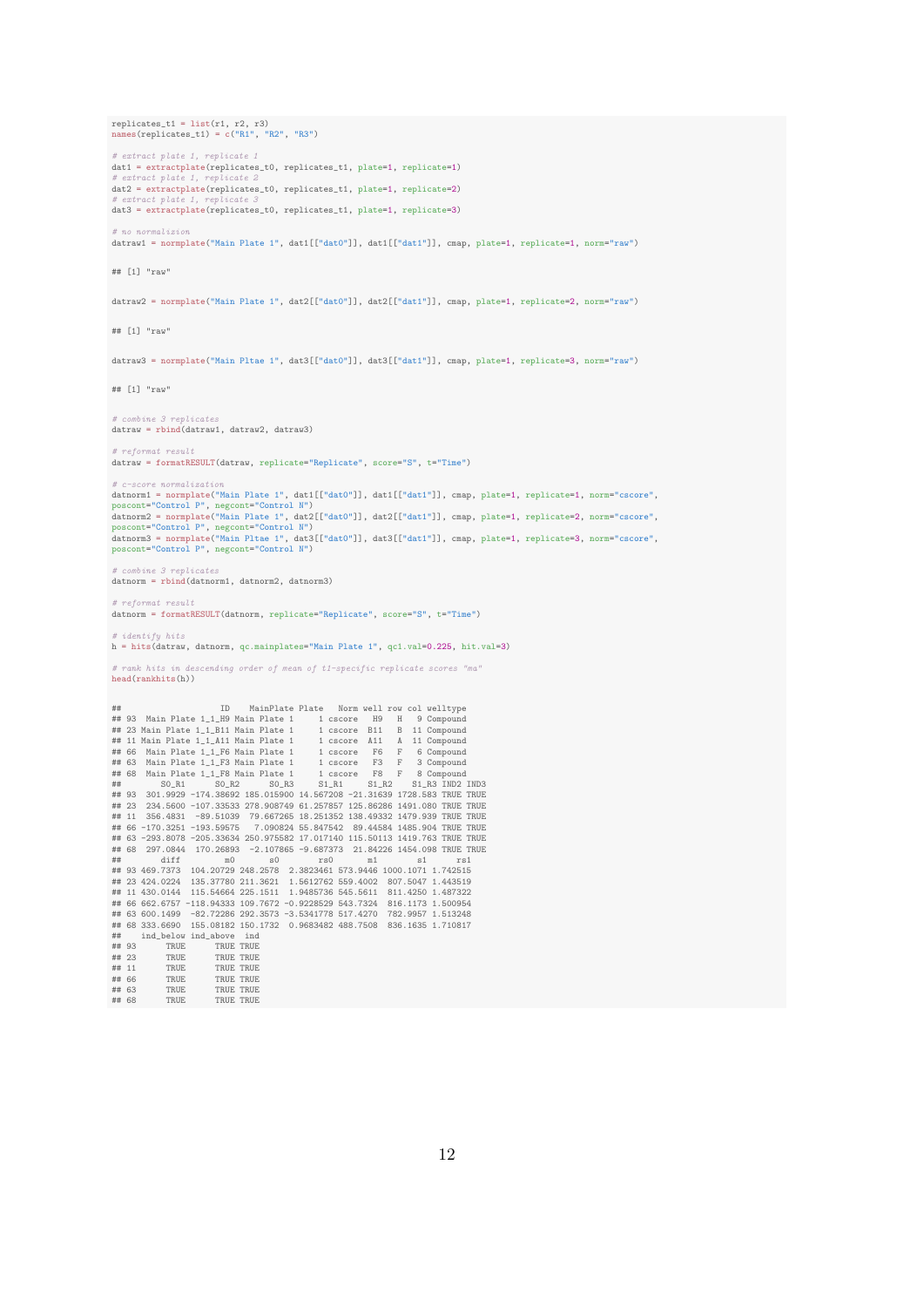## 10 Visualization

highSCREEN incorporates several capabilities for compounds and controls visualization. This capability is useful when determining threshold values for QC procedures. The user can plot the density of a particular control via the function plotcont(). In the following example the density of positive control OD values, the density of negative control OD values and the density of low, medium and high concentration control OD values are plotted in three separate plots. Additionally, the user can plot single plate heat maps using the function plotplate() as shown in the next example.

```
set.seed(1234)
library(highSCREEN)
library(gplots)
nc = 24nr = 16# create 1st replicate of data matrix with compounds and controls
r1 = matrix(abs(rnorm(nr*nc)), nr, nc)
# create control map<br>cmap = data.frame(XI=c(rep("Control P", floor(nr/3)), rep(c("Control low", "Control med", "Control high"),<br>(floor(nr/3)+nr-3*floor(nr/3))/3), rep("Control N", floor(nr/3))), X2=c(rep("Control N", floor
cmap = \text{cmp}[\text{seq}(1,nr,2),]# create 2nd replicate of data matrix with compounds and controls
r2 = matrix(abs(rnorm(nr*nc)), nr, nc)
# create 3rd replicate of data matrix with compounds and controls
r3 = \text{matrix(abs(rnorm(nr*nc)), nr, nc)}# combine all replicates for the t0-specific data
replicates_t0 = list(r1, r2, r3)
  names(replicates_t0) = c("R1", "R2", "R3")
  create 1st replicate of data matrix with compounds and controls
r1 = \text{matrix}(abs(rnorm(nr*nc)), nr, nc)
# create 2nd replicate of data matrix with compounds and controls
r2 = \text{matrix(abs(rnorm(nr*c))}, \text{nr}, \text{nc})# create 3rd replicate of data matrix with compounds and controls
r3 = matrix(abs(rnorm(nr*nc)), nr, nc)
# combine all replicates for the t1-specific data
replicates_t1 = list(r1, r2, r3)
names(replicates_t1) = c("R1", "R2", "R3")
     .tract plate 1
dat11 = extractplate(replicates_t0, replicates_t1, plate=1, replicate=1)
  extract plate
dat12 = extractplate(replicates_t0, replicates_t1, plate=1, replicate=2)
# extract plate 1, replicate 3
dat13 = extractplate(replicates_t0, replicates_t1, plate=1, replicate=3)
     p normalizion (norm="
res11 = normplate("Main Plate 1", dat11[["dat0"]], dat11[["dat1"]], cmap, plate=1, replicate=1, norm="raw")
## [1] "raw"
res12 = normplate("Main Plate 1", dat12[["dat0"]], dat12[["dat1"]], cmap, plate=1, replicate=2, norm="raw")
## [1] "ray
res13 = normplate("Main Pltae 1", dat13[["dat0"]], dat13[["dat1"]], cmap, plate=1, replicate=3, norm="raw")
## [1] "raw"
# combine 3 replicates
res1 = rbind(res11, res12, res13)
# reformat result
res1 = formatRESULT(res1, replicate="Replicate", score="S", t="Time")
lavout(matrix(c(1,2,3), 3, 1, byrow = TRUE))
# plot density of all positive controls
plotcont(subset(res1, welltype=="Control P"), main="Density of Positive Controls", xaxis.marks=seq(-1,5,0.025))
 # plot density of all negative controls
plotcont(subset(res1, welltype=="Control N"), main="Density of Negative Controls", xaxis.marks=seq(-1,5,0.025))
# plot density of controls with low, medium and high concentrations
```
plotcont(subset(res1, welltype=="Control low" | welltype=="Control med" | welltype=="Control high"), main="Density of Controls with Low, Medium and High Concentrations", xaxis.marks=seq(-1,5,0.025))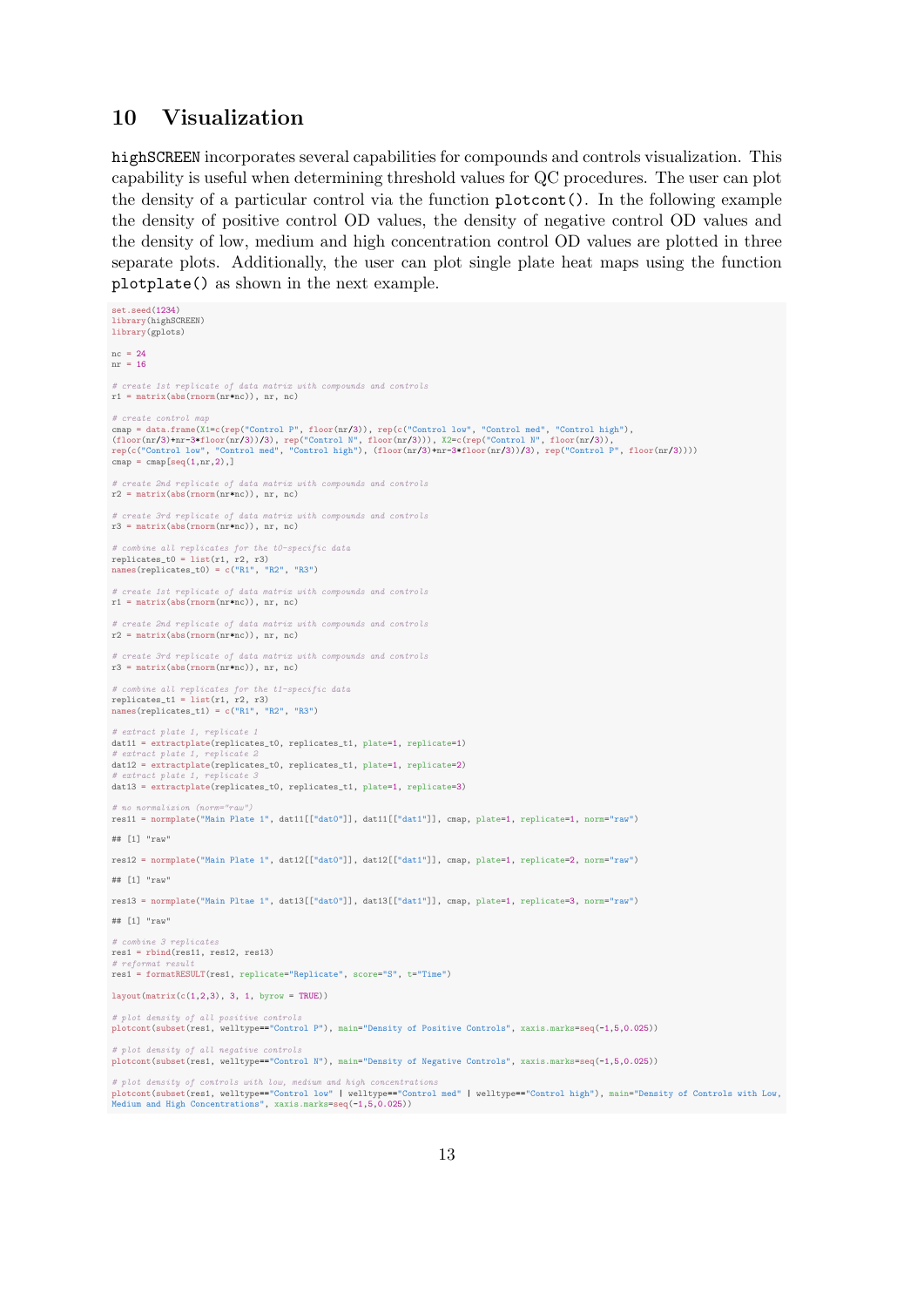

# plot single plate activity levels plotplate(res1, main="Single Plate Activity Levels")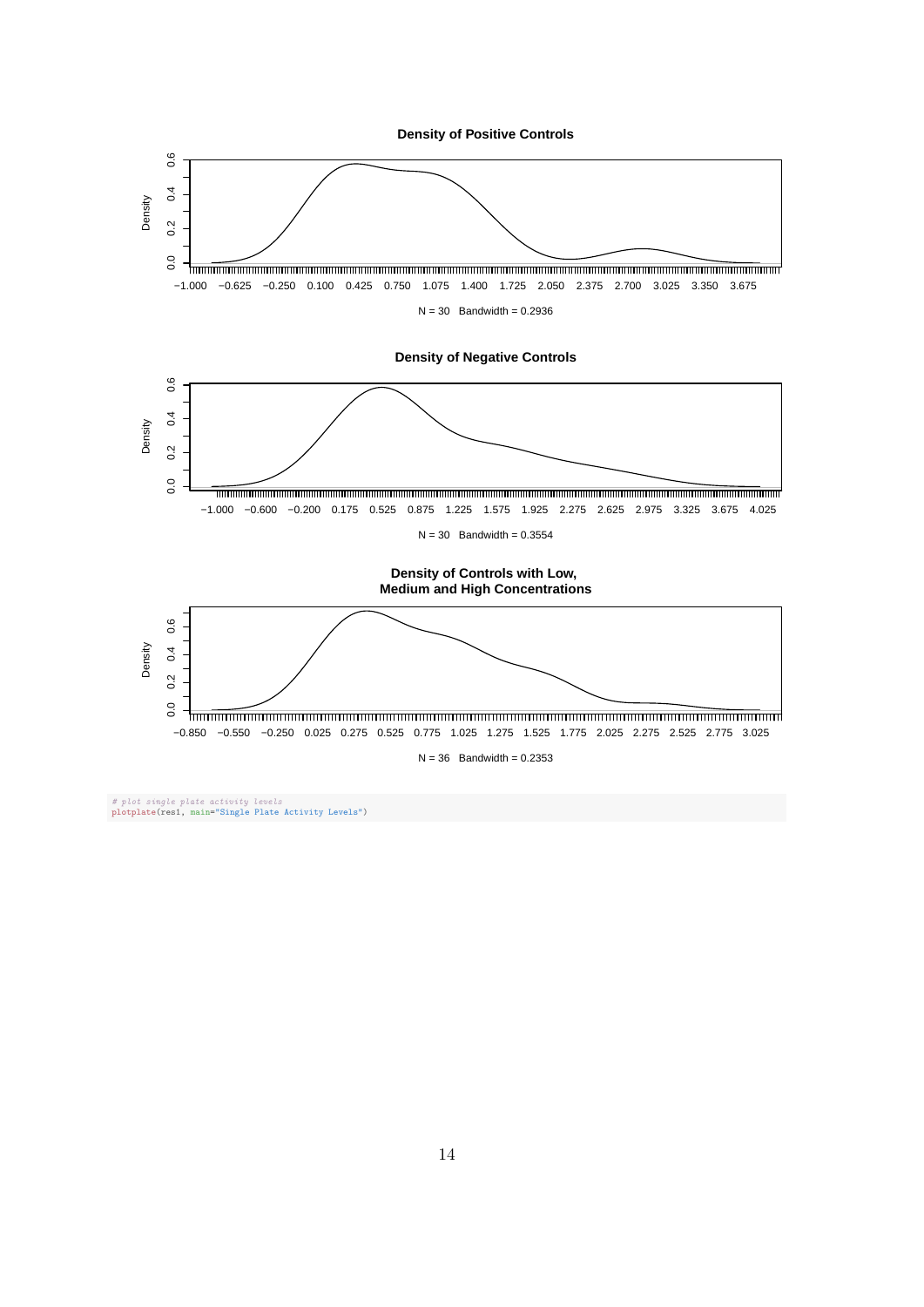

#### sessionInfo()

|    | ## R version 3.4.3 (2017-11-30)                        |                |  |      |
|----|--------------------------------------------------------|----------------|--|------|
|    | ## Platform: i686-pc-linux-gnu (32-bit)                |                |  |      |
|    | ## Running under: Ubuntu 16.04.3 LTS                   |                |  |      |
| ## |                                                        |                |  |      |
|    | ## Matrix products: default                            |                |  |      |
|    | ## BLAS: /usr/lib/libblas/libblas.so.3.6.0             |                |  |      |
|    | ## LAPACK: /usr/lib/lapack/liblapack.so.3.6.0          |                |  |      |
| ## |                                                        |                |  |      |
|    | ## locale:                                             |                |  |      |
|    | ## [1] LC_CTYPE=en_US.UTF-8 LC_NUMERIC=C               |                |  |      |
|    | ## [3] LC_TIME=en_US.UTF-8 LC_COLLATE=C                |                |  |      |
|    | ## [5] LC_MONETARY=en_US.UTF-8 LC_MESSAGES=en_US.UTF-8 |                |  |      |
|    | ## [7] LC_PAPER=en_US.UTF-8 LC_NAME=C                  |                |  |      |
|    | ## [9] LC_ADDRESS=C                                    | LC TELEPHONE=C |  |      |
|    | ## [11] LC_MEASUREMENT=en_US.UTF-8 LC_IDENTIFICATION=C |                |  |      |
| ## |                                                        |                |  |      |
|    | ## attached base packages:                             |                |  |      |
|    | ## [1] stats graphics grDevices utils datasets methods |                |  | base |
| ## |                                                        |                |  |      |
|    | ## other attached packages:                            |                |  |      |
|    | ## [1] highSCREEN_0.2 gplots_3.0.1                     |                |  |      |
| ## |                                                        |                |  |      |
|    | ## loaded via a namespace (and not attached):          |                |  |      |
|    | ## [1] compiler_3.4.3 magrittr_1.5 tools_3.4.3         |                |  |      |
|    | ## [4] KernSmooth_2.23-15 stringi_1.1.6 highr_0.6      |                |  |      |
|    |                                                        |                |  |      |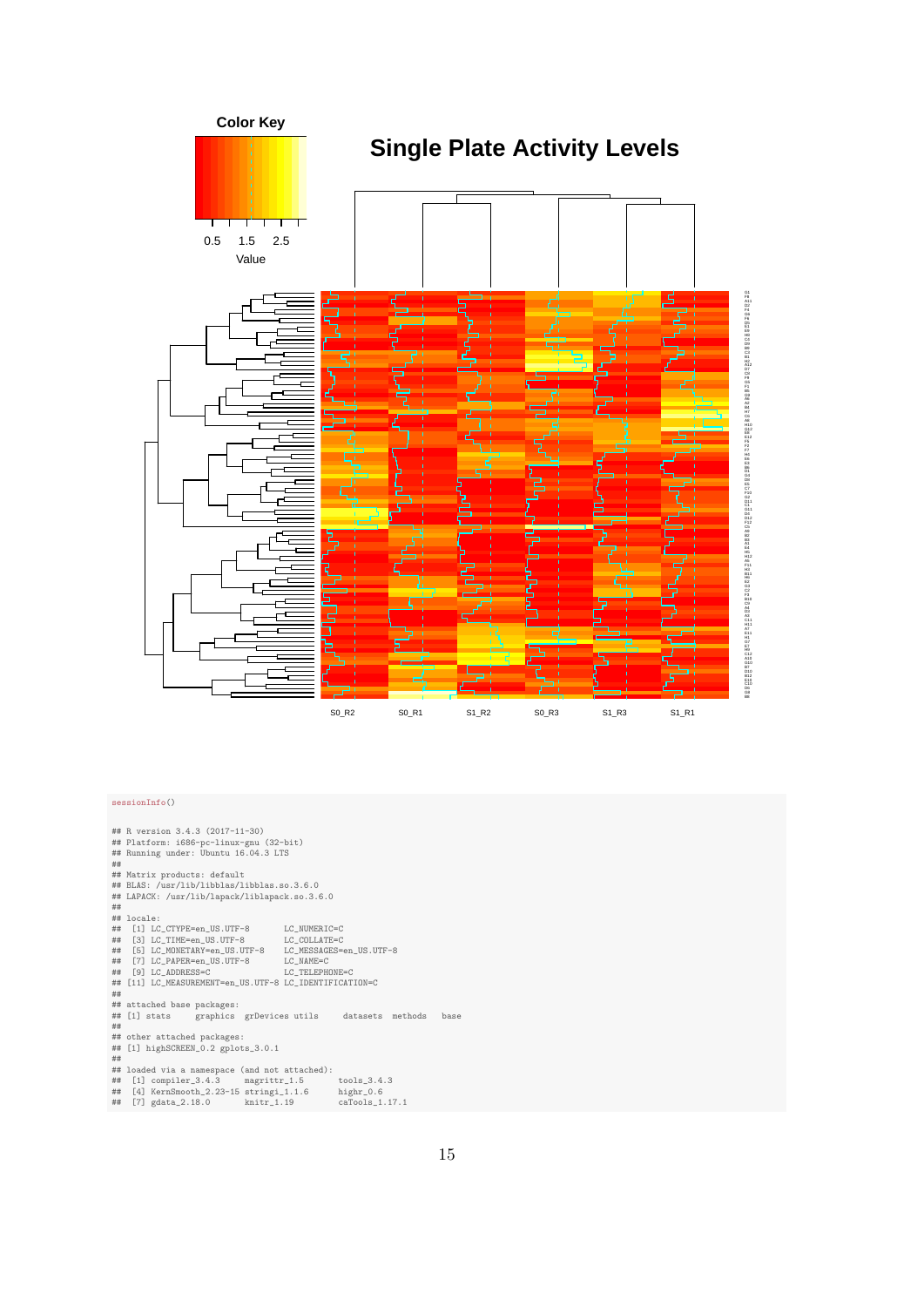## [10] stringr\_1.2.0 bitops\_1.0-6 gtools\_3.5.0 ## [13] evaluate\_0.10.1